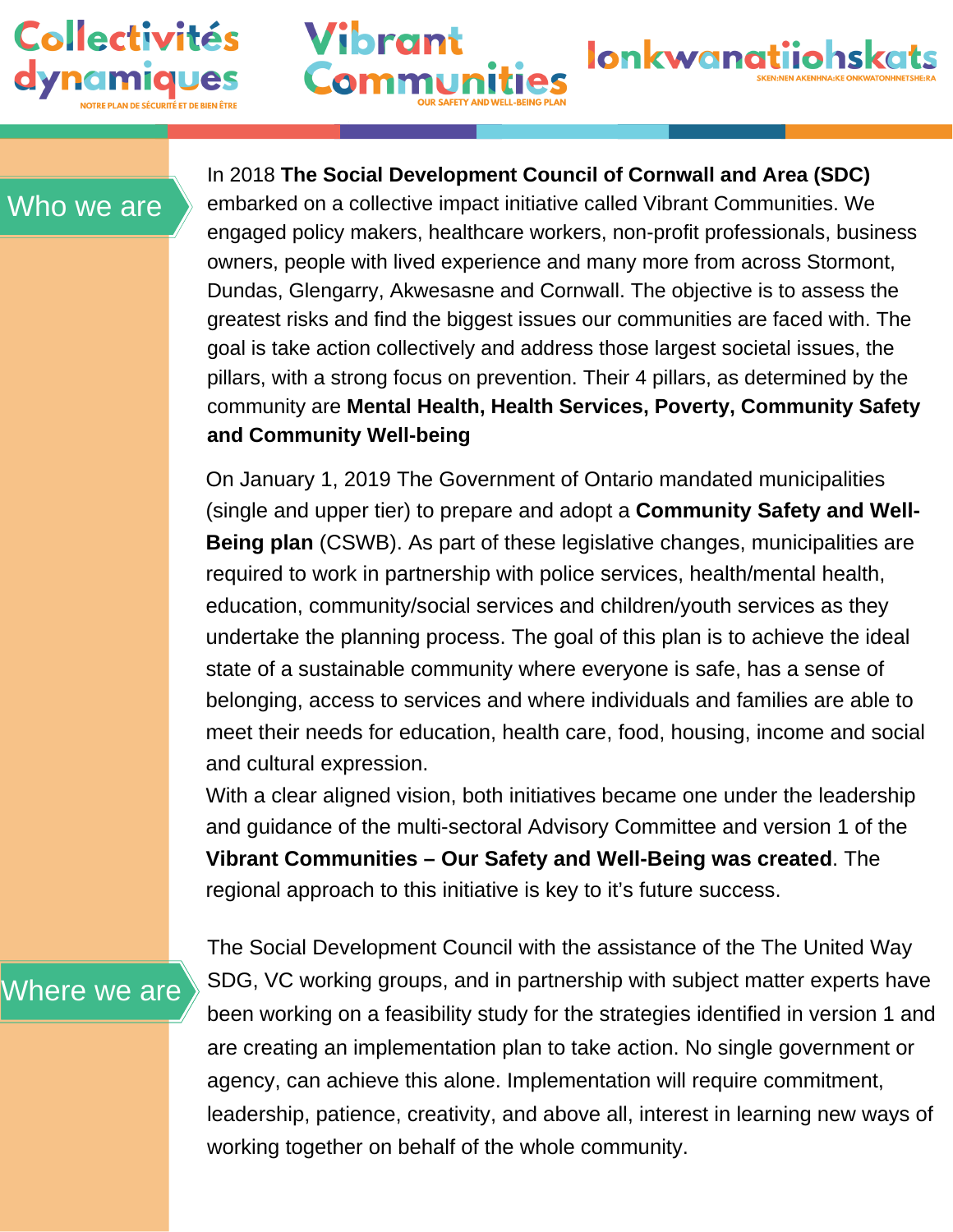# **Collectivités** dynamiques

# **Vibrant** Comr

**Ionkwanatiiohskats** 

## **Timeline**

Initial Meeting. Introduce the community to collective impact

### Summer 2018

The Vibrant Community Members used the Survey responses to determine that our pillars would be Mental Health, Access to Health Services and **Poverty** 

# Winter / Fall 2019

Focus groups and public engagement took place across SDGCA. Conversations with over 1200 residents to ask about their concerns, ideas and suggestions regarding our 4 pillars.

# December 2019

Working groups for each pillar were establish to begin the work on the feasibility and implementation plan

March 2020

# February 2018

Conducted a community survey to determine our collective agenda. Over 700 residents from all backgrounds participated to help us find the most important issues in Cornwall, SDG and Akwesasne.

## Fall 2018

The Community Safety and Well-Being Plan and Vibrant Communities merge to be a stronger force for change in SDGCA and adds 4th pillar: Community Safety.

## Summer 2019

Version 1 of our plan was created which included 116 ideas and initiatives that came from public engagement

#### Winter 2020

Pandemic relief became the priority for the SDC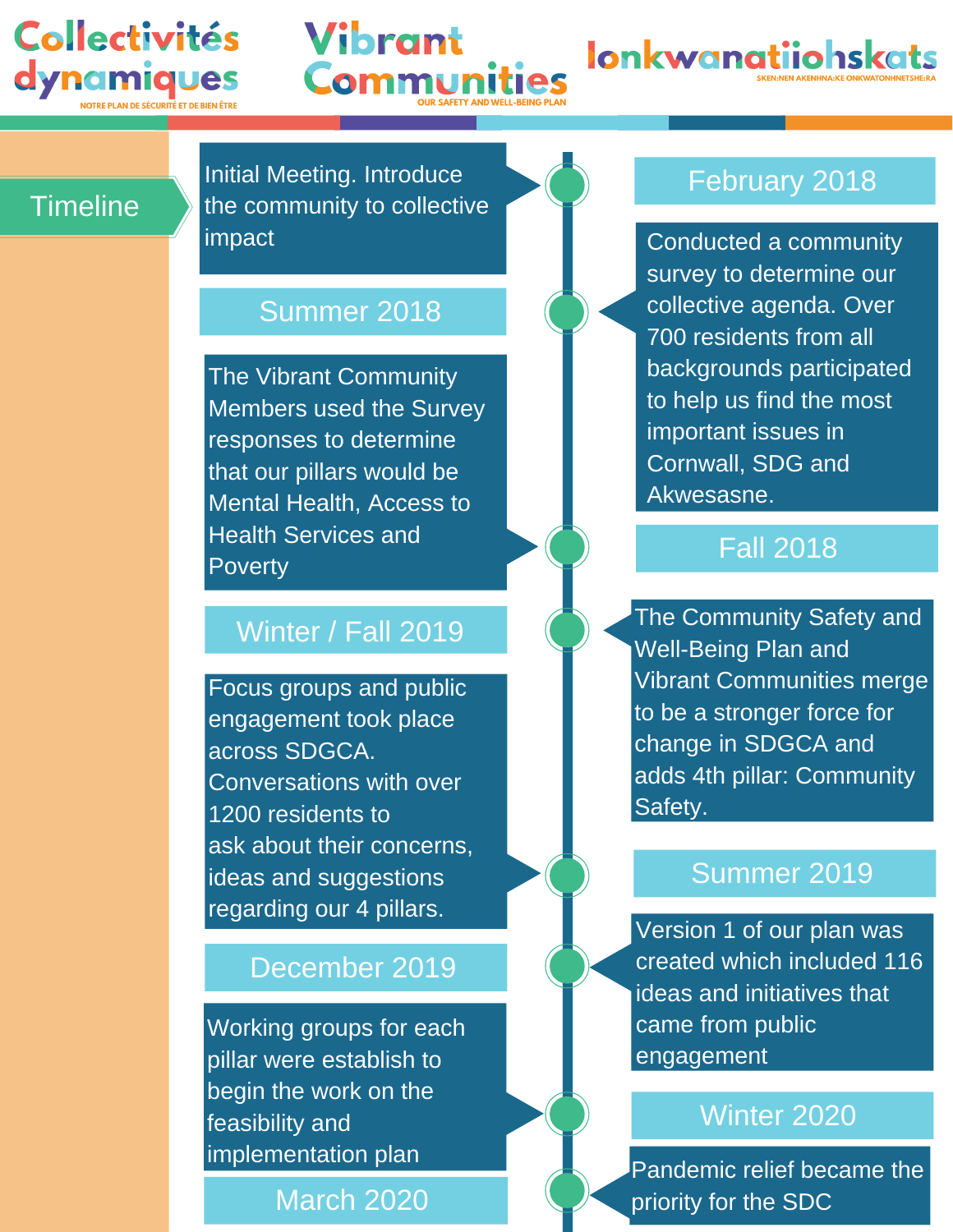# **Collectivités** dynamiques





#### **Timeline**

Working group reconvened as the pandemic heightened the need for our work. The first task was the feasibility study which began with mapping existing services as it relates to the identified strategies

**Vibrant** 

Com

## February 2021

A Lived Experience Advisory Council was created with 12 individuals with diverse backgrounds who have lived or are living in poverty to advise us on our plan

# Spring 2021

While working on the implementation plan, a 5th Pillar was created to focus specifically on overall Community Well-being. This will be critical for pandemic recovery

#### December 2021

Finalize plan with all necessary approvals with hopes to launch in April 2022

# November 2020

Working groups created a feasibility matrix that weighed each strategy by the following criteria: Level of Community Support, Ease of Implementation, Financial feasibility, Anticipated Level of Use, Economic Impact Priority as determined by working groups and lived experience committee.

# April 2021

Working groups met again to begin the brainstorming for the implementation strategy. These meetings helped identify the action items for each strategy digging deeper and creating actionable ideas to achieve each strategy

## Summer 2021

Working groups determined timelines and key partners for each strategy ad action item for the implementation plan

Winter 2022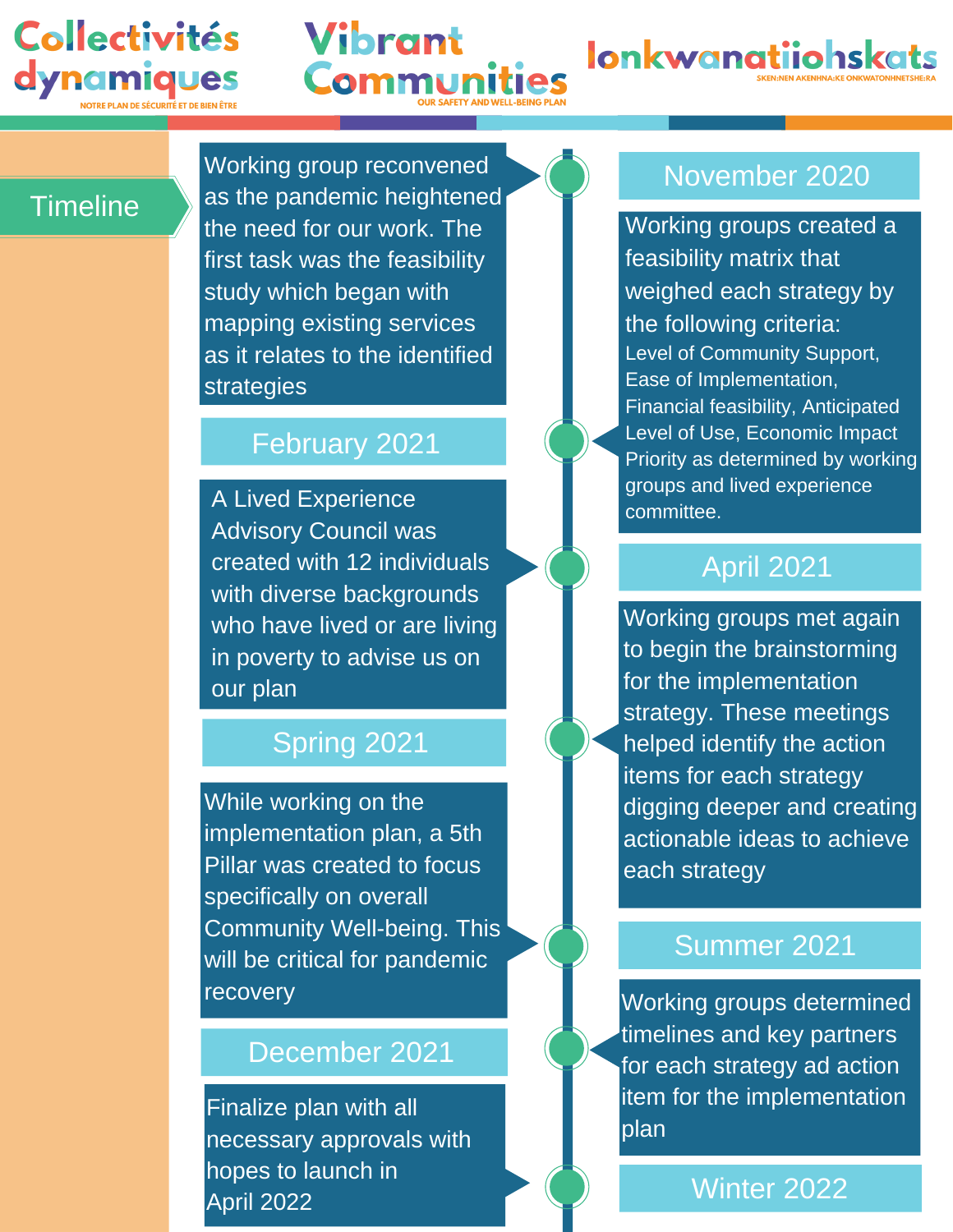



### **The following are the strategies in each pillar that have been identified as the community's priorities through focus groups and public engagement.**

## Mental Health

#1-Programs that have a focus on early intervention, prevention and that promote healthy childhood development

#2-Ensure families and individuals have access to free counseling services

#3-Break the stigma and raise awareness of mental health and addictions

#4-Programs dedicated to children and youth

Comr

#5-Programs that teach life skills, coping and resiliency to all ages.

#6-Continue working on becoming a dementia friendly community

#7-Knowledge and tool for employers on mental health and mental illness in the workplace

#8-Adaptive, accessible and flexible mental health service delivery to meet people and their individual needs

#9-Provide better accessibility to mental health services in rural communities

#10-Continue offering virtual Mental Health Service

#11- Peer mentorship or support group programs in person and online around specific themes.

## Access to Health Services

#1-Work with existing efforts to attract and retain medical professionals to fully service our communities

#2-Workshops and classes dedicated to prevention

#3-Opportunities for free access to indoor and outdoor exercise equipment.

#4-Advocate for true Universal Health Care

#5-Advocate for extended health coverage for new Canadians

#6-Continue offering virtual Health Services

#7-Adaptive, accessible and flexible health services delivery to meet people and their individual needs

#8-Ensure members of our community have access to transportation in order to attend their medical appointment

#9-Work with health care provide to ensure better accessibility in rural communities.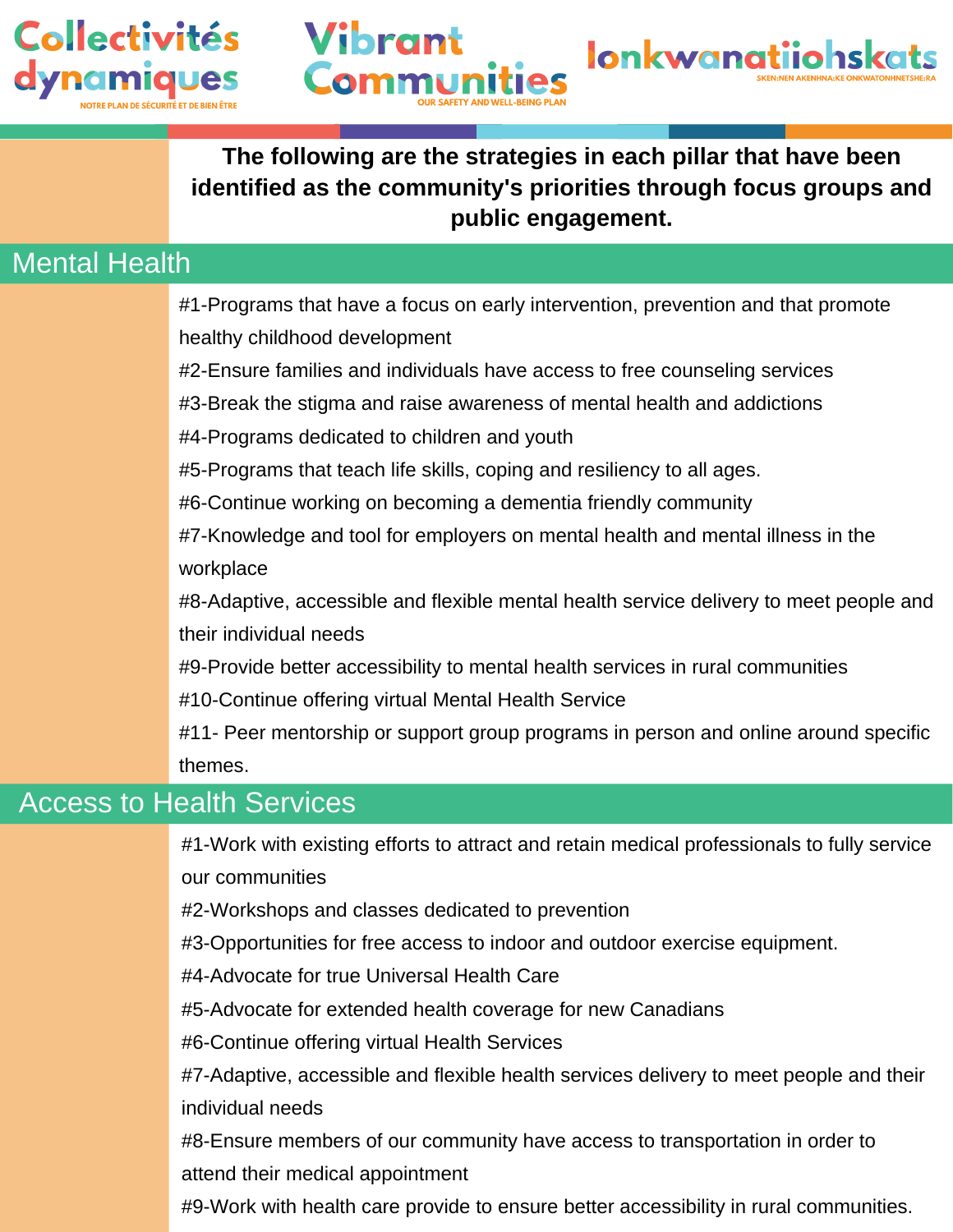



#### Access to Health Services, continued

#10-Advocate for barrier free parking at medical facilities.

#11-More support for Allied Health Services

Vibrant

#12 - Educational opportunities to teach individuals about new technologies now being used in health care.

### **Poverty**

#1-Accessible client centered services providing equal consideration and treatment for all clients.

#2-Advocate for accessibility to basic needs.

#3-Identify the gaps in services offered to the working poor.

#4-Ensure adult learners have access to diverse and inclusive learning opportunities

#5-Adaptive, accessible and flexible social services delivery model to meet people and their individual needs.

#6-Equipe individuals with skills that build resilience

#7-Prevention and mentorship programs that can break the cycle of poverty.

#8-Remove the stigma that is often associated with living below the poverty line.

#9-Supporting children of low income families.

#10-Ensure we have adequate housing for all.

#11-Join a campaign that encourage employers to pay a living wage.

## Community Safety

#1-Enhance awareness and promote existing services beyond first response within the Police, Fire, Paramedic services.

#2-Crime and abuse prevention programs

#3-Build trust towards public safety agencies

#4-Safety education campaign about the risks associated with social media.

#5-Public education on cyber crime.

#6-Support families and individuals in emergency or financial Crisis Situation

#7-Foster pride in our community and personal responsibility.

#8-Work with municipalities to examine property standards and focus on increasing the stock of safe and adequate housing.